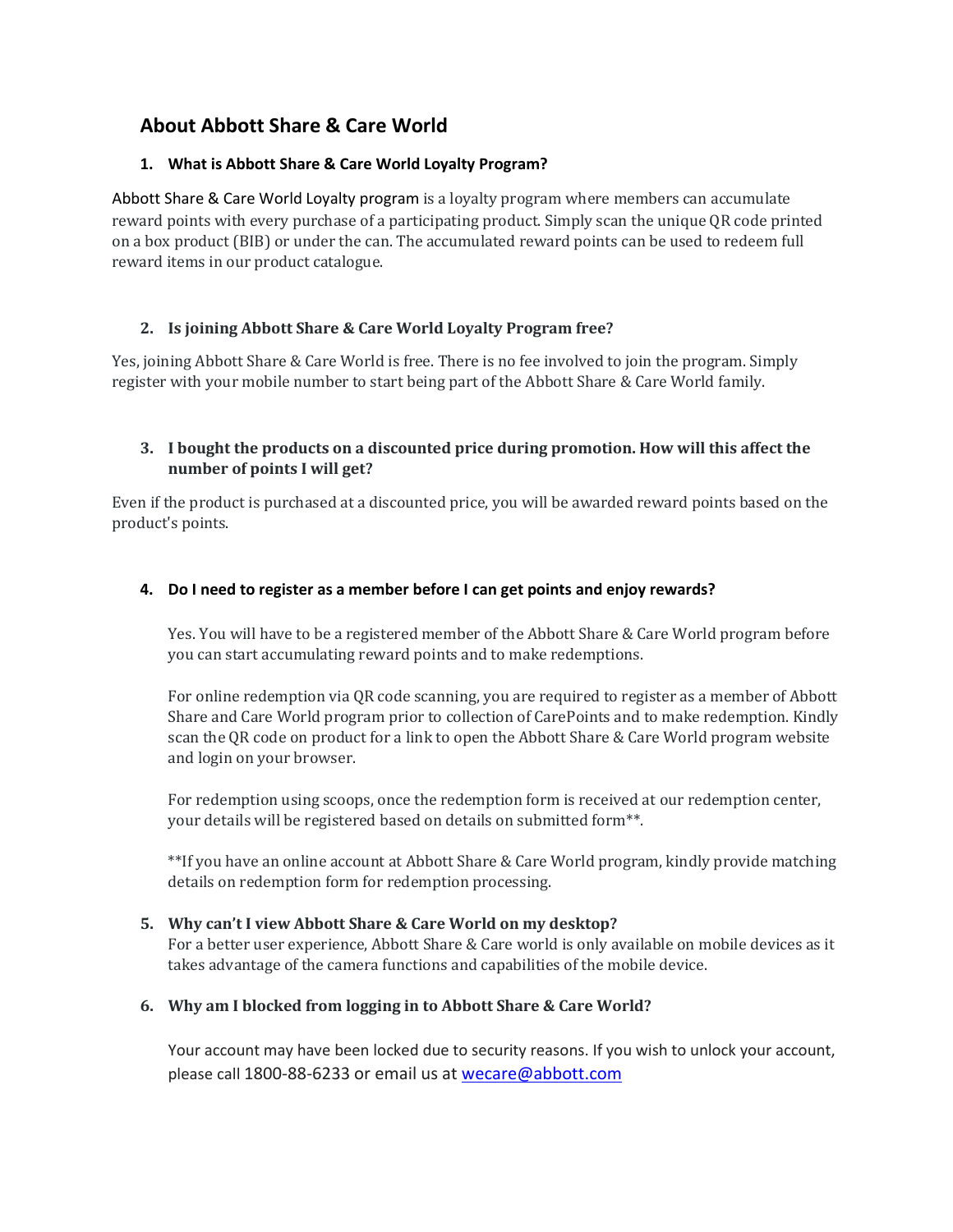# **QR Code Scanning**

### **1. Where do I find the QR Code for scanning?**

For all products with a can/ tin packaging, you will find the QR code printed on the bottom of the can/tin.

For products with a box packaging (BIB), you will find the QR code printed on the box's top flap.

## **2. Why are some products with 1 QR Code and some with 2 QR Codes?**

We are slowly transitioning our products with 2 QR codes to have only 1 single QR code to both view product information as well as getting your CarePoints.

## **3. I am a smartphone user; how can I scan the QR code?**

All smartphones have the ability to scan QR codes via their camera application. Where relevant, check your phone setting to ensure that the QR code reading feature is enabled in the camera.

To start scanning, simply open the 'Camera' application, and position the camera over the QR code of the can. Ensure that the QR code is centered and brought on close up. Upon successful scanning, you will see a link pop up from your application. Click on the link to open the Abbott Share & Care World program website and login on your browser.

## **4. I am an Android phone user, how can I scan the QR code?**

All Android devices using software version 9 or above have the ability to scan a QR code without downloading another app. Where relevant, check your phone setting to ensure that the QR code reading feature is enabled in the camera settings.

If you own an Android device with software below version 9, you can consider downloading a 'QR code scanner' from the Google Play Store.

To start scanning, simply open the 'Camera' or 'QR code scanner' application and position the camera over the QR code of the can. Ensure that the QR code is centered and brought on close up. Upon successful scanning, you will see a link pop up from your application Click on the link to open the Abbott Share & Care World program website and login on your browser.

#### **5. All QR codes look the same. How will I know which product I have purchased and thus give me the correct reward points?**

Each QR code that is printed on every participating product will be unique and tagged to the specific product's pack size and information. We thus ensure that you are being awarded the right number of reward points based on product. Click here for a list of product points.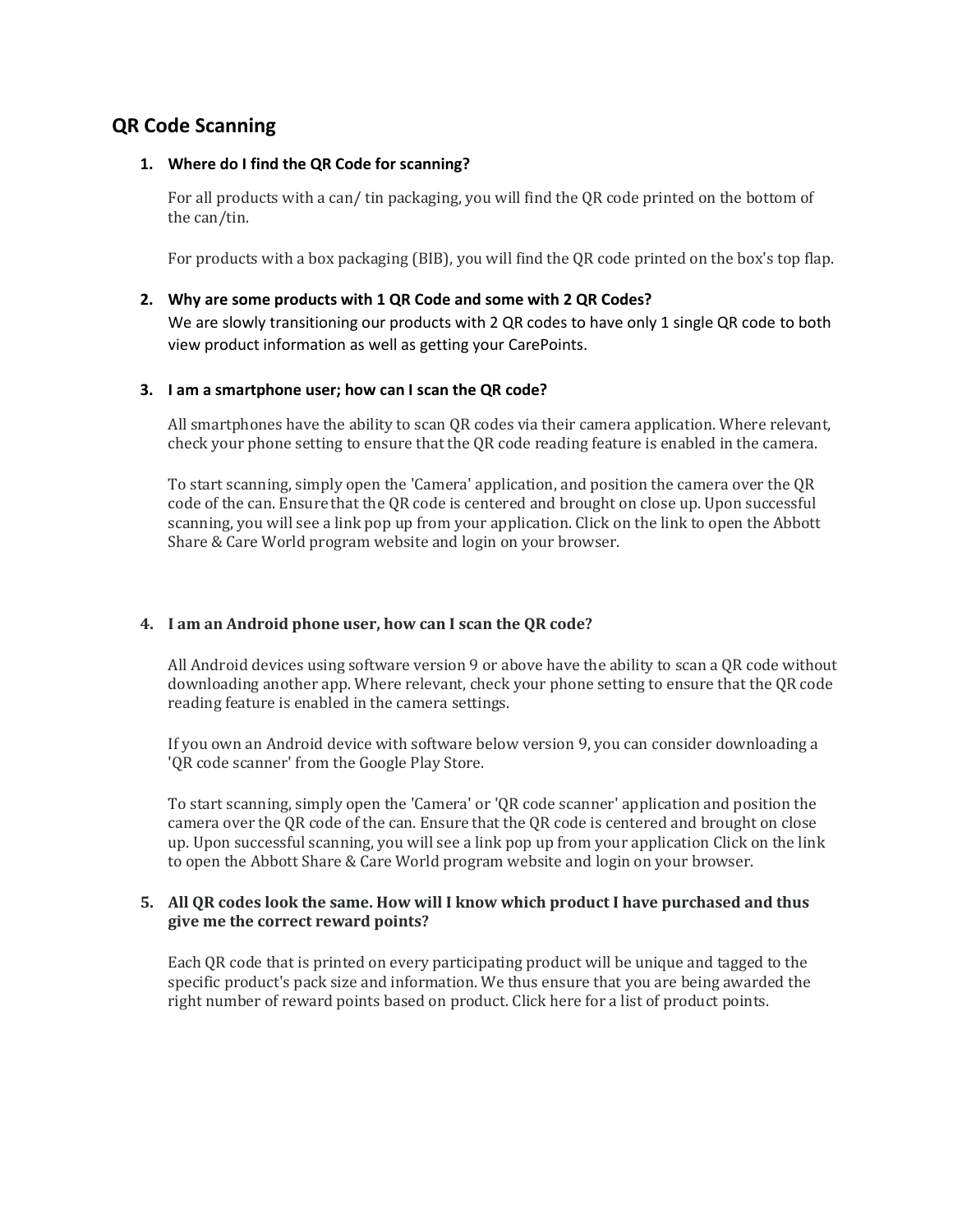## **6. The QR code is printed on the outside of the can where everyone can scan it. How will you know if the scan came from an authentic buyer?**

Every scan will be verified via our backend verification system to help detect any suspicious activities. In the event where suspicious activities are detected (e.g. unique QR code is scanned multiple times), our verification system will trigger a notification for the user to upload a proof of purchase/receipt in our Abbott Share & Care World program for verification.

## **7. Is there a maximum number of scans I can make per month?**

The total number of scans you can make is limited to the worth of product weight per month. Each brand has a maximum monthly weight as per table below.

| Pediasure            | 5kg             |
|----------------------|-----------------|
| Ensure               | 4 <sub>kg</sub> |
| Similac Gold (GP/GK) | 3kg             |
| Similac Intelli-Pro  | 4kg             |
| Similac Mom          | 3kg             |

# **CarePoints**

## **1. I've been asked to upload a proof of purchase (receipt). How do I do that?**

- Log in to your Abbott Share & Care World account and view 'Transaction history' on the main page
- Select the corresponding transaction that has requested for the receipt status will reflect 'Pending Receipt Request'.
- Click 'VALIDATE' under the transaction to take a photo of your receipt.
- Click 'Validate' button once done. Note to ensure that a full complete photo of your original receipt is required.
- Please check to ensure that the image of your entire receipt is clear and readable. Any receipt photo that is not readable, blurred or not showing the full receipt, will be considered as an invalid proof of purchase. You will be required to re-upload the receipt.

In the event you are unable to produce the receipt, you will not be awarded any CarePoints.

#### **2. Why am I being asked for receipt validation?**

A proof of purchase will be asked if in the event that any suspicious activity has been detected. Suspicious activities might be due to multiple scans of the unique QR code on your product by other consumers.

The request for proof of purchase (receipt) is to ensure that reward points are being awarded to authentic users.